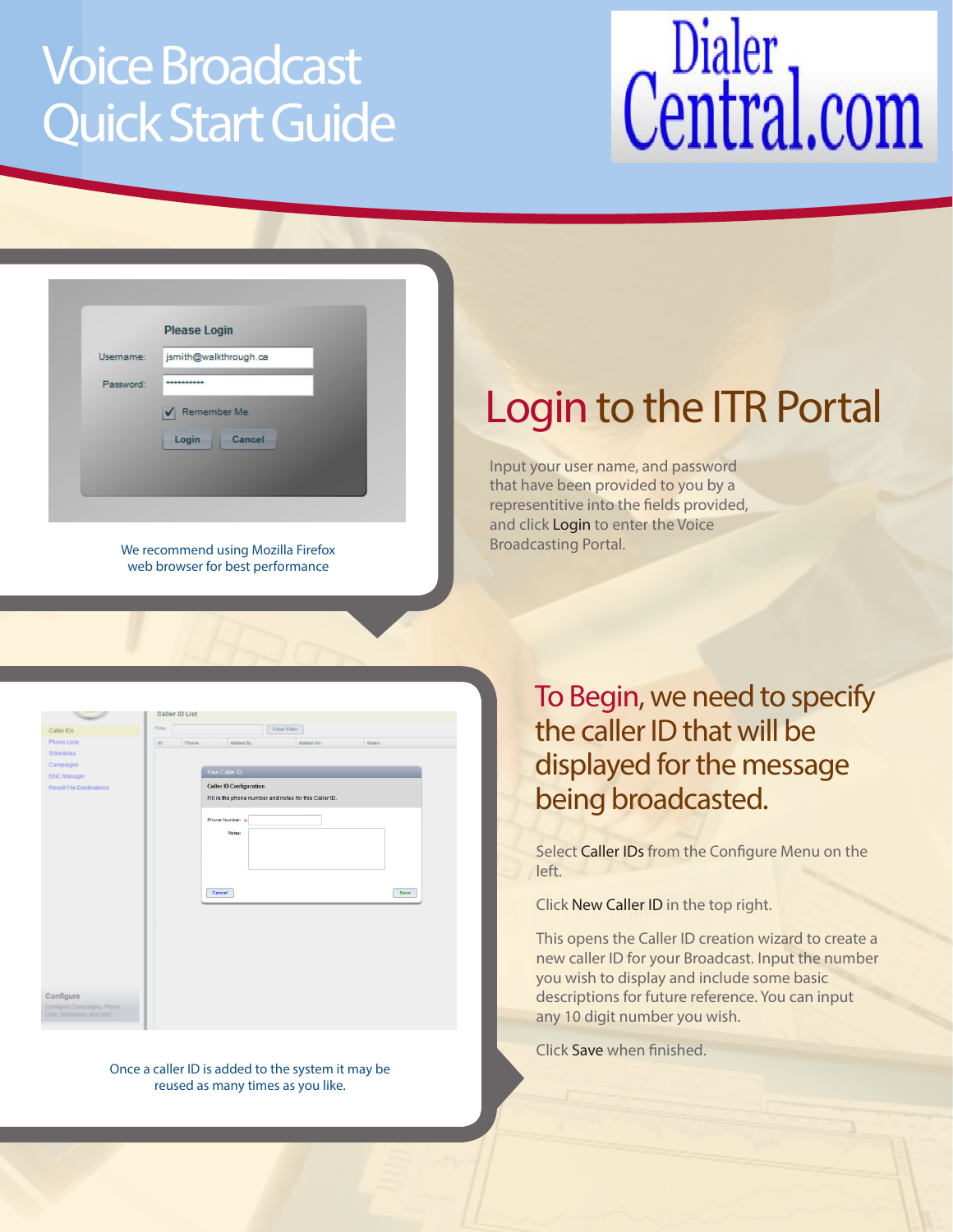# Central.com

### The next step is to load the list we will be dialing.

Select Phone Lists from the Configure Menu panel.

Click New Phone List on the top right. In the Phone Lists Wizard, name your new list relative to your broadcast for easy reference when we assign it to the campaign, and use the file browser to select the list in CSV format that you would like your broadcast to dial.

| er IDs                |                                                                                                                                                                                                                                                                                      |
|-----------------------|--------------------------------------------------------------------------------------------------------------------------------------------------------------------------------------------------------------------------------------------------------------------------------------|
| ne Lists              | <b>Loaded Lists</b>                                                                                                                                                                                                                                                                  |
| edules                | Filter:<br>Phone List Wizard                                                                                                                                                                                                                                                         |
| sngiagr               | <b>Create New Phone List</b>                                                                                                                                                                                                                                                         |
| : Manager             | Give your Phone List a descriptive name and upload a file containing 10-digit phone numbers. The file must be a zipped (.zip) text file (.txt), a                                                                                                                                    |
| ult File Destinations | text (.txt), or a comma-separated value (.csv) file with one entry per line. Duplicate entries will be removed. If the Split States option is set to<br>yes, it will split the phone list into a sublists. One sublist will be created for each state represented in the Phone List. |
|                       | Walkthrough<br><b>List Name:</b>                                                                                                                                                                                                                                                     |
|                       | <b>No</b><br><b>Split States:</b><br>$\vert \cdot$                                                                                                                                                                                                                                   |
|                       | Suppress Cell Phones:<br><b>No</b><br>$\overline{\phantom{a}}$                                                                                                                                                                                                                       |
|                       | List File:<br>Walkthrough.csv<br>Browse                                                                                                                                                                                                                                              |
|                       |                                                                                                                                                                                                                                                                                      |
|                       |                                                                                                                                                                                                                                                                                      |
|                       |                                                                                                                                                                                                                                                                                      |
|                       |                                                                                                                                                                                                                                                                                      |
|                       |                                                                                                                                                                                                                                                                                      |
|                       |                                                                                                                                                                                                                                                                                      |
|                       |                                                                                                                                                                                                                                                                                      |
|                       |                                                                                                                                                                                                                                                                                      |
|                       |                                                                                                                                                                                                                                                                                      |
|                       |                                                                                                                                                                                                                                                                                      |
|                       |                                                                                                                                                                                                                                                                                      |
| figure                |                                                                                                                                                                                                                                                                                      |
| pure Campaigns, Phone | Cancel<br><b>Next</b>                                                                                                                                                                                                                                                                |

File names should only include standard letters and numbers.

#### Defining your list

The next screen will ask you to assign the columns for the list you have uploaded. Always remember that Lead Phone must be assigned to the column that contains the phone number to be dialed, and Extern ID must be assigned to a unique identifier for each record. (If you do not have a unique ID you will assign this to the lead phone number as well).

Click on the Destination field on the left, then on the column in your file that you would like it assigned to.

Click Save when this is complete.

When your list has been successfully uploaded it will appear in the list of data sets loaded in your account. If it does not appear immediately, click Refresh List on the top right.

| <b>Map Phone List Fields</b> |                                                                         |                  |                  |                 |                                                                                                                                                                 |  |
|------------------------------|-------------------------------------------------------------------------|------------------|------------------|-----------------|-----------------------------------------------------------------------------------------------------------------------------------------------------------------|--|
|                              | should be mapped to (the column will turn green as well once selected). |                  |                  |                 | Map the fields on the left, to the fields on the right by first clicking the field on the left (it will turn green) and then clicking the column in the file it |  |
| <b>Destination</b>           | <b>Source</b>                                                           | Clear            | $\blacktriangle$ | <b>Col</b> _001 | <b>Col</b> _002                                                                                                                                                 |  |
| <b>Lead Phone</b>            | [undefined]                                                             | $[ \mathbf{x} ]$ |                  | Name            | Phone                                                                                                                                                           |  |
| Extern ID                    | [undefined]                                                             | $\mathbf{x}$     |                  | Test            | 1112345678                                                                                                                                                      |  |
| Title                        | [undefined]                                                             | $[ \mathbf{x} ]$ |                  | Test            | 1113456789                                                                                                                                                      |  |
| <b>First Name</b>            | [undefined]                                                             | $\mathbf{x}$     |                  | Test            | 1114567890                                                                                                                                                      |  |
| Middle Name                  | [undefined]                                                             | $[ \mathbf{x} ]$ |                  |                 |                                                                                                                                                                 |  |
| <b>Last Name</b>             | [undefined]                                                             | $\mathbf{x}$     |                  |                 |                                                                                                                                                                 |  |
| Suffix                       | [undefined]                                                             | $[ \mathbf{x} ]$ |                  |                 |                                                                                                                                                                 |  |
| Address1                     | [undefined]                                                             | $\mathbf{x}$     |                  |                 |                                                                                                                                                                 |  |
| Address <sub>2</sub>         | [undefined]                                                             | $[ \mathbf{x} ]$ |                  |                 |                                                                                                                                                                 |  |
| City                         | [undefined]                                                             | ÞЯ               |                  |                 |                                                                                                                                                                 |  |
| <b>State</b>                 | [undefined]                                                             | $[ \times ]$     |                  |                 |                                                                                                                                                                 |  |
| Zip                          | [undefined]                                                             | ÞЯ               |                  |                 |                                                                                                                                                                 |  |
| Email                        | [undefined]                                                             | $[ \mathbf{x} ]$ |                  |                 |                                                                                                                                                                 |  |
| <b>Gate Keeper</b>           | [undefined]                                                             | [x]              |                  |                 |                                                                                                                                                                 |  |
| Aux 1                        | [undefined]                                                             | $[ \mathbf{x} ]$ |                  |                 |                                                                                                                                                                 |  |
| Aux 2                        | [undefined]                                                             | $[ \mathbf{x} ]$ |                  |                 |                                                                                                                                                                 |  |

Columns will highlight green when selected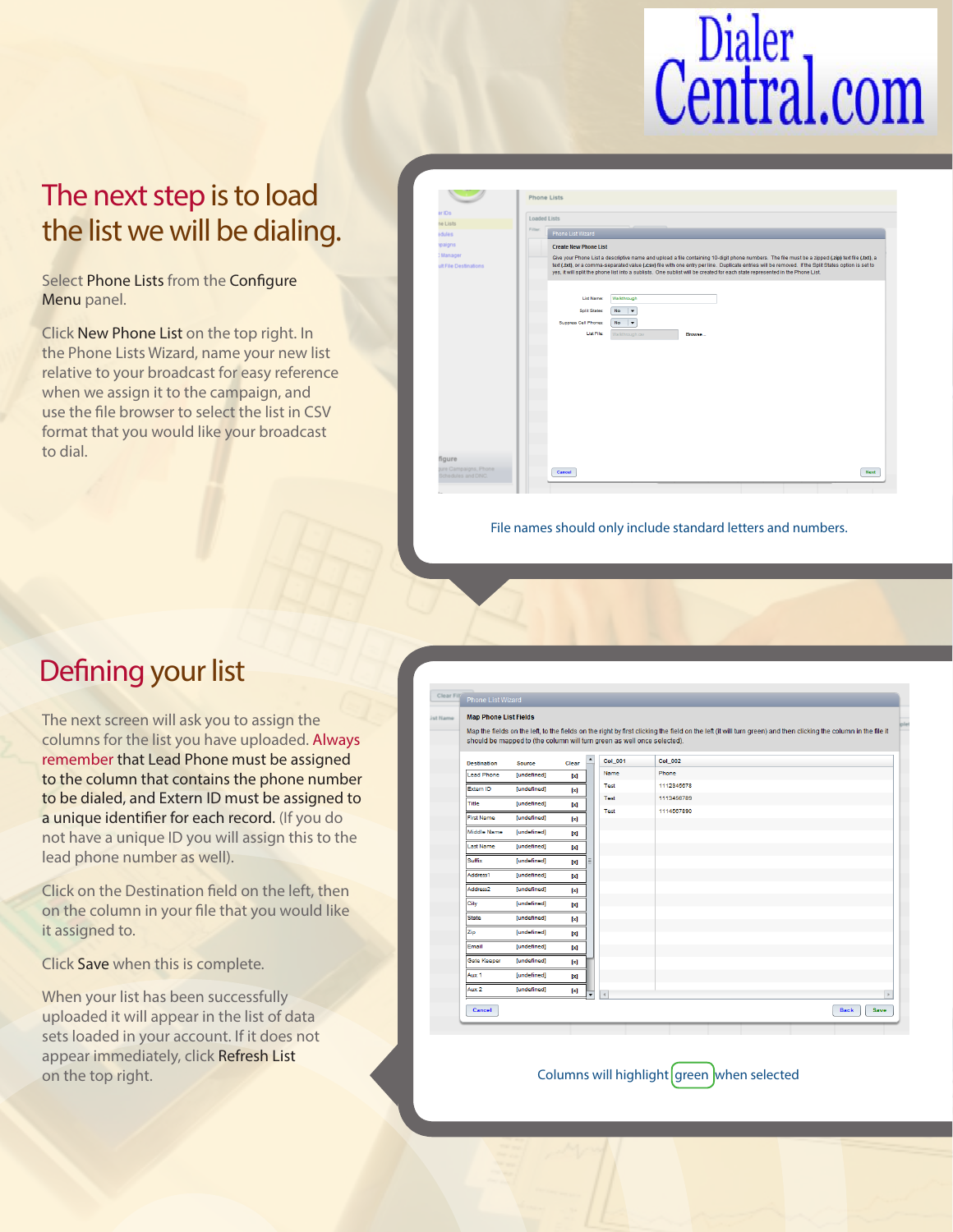| 11/01/2011<br>Start Date:<br>扁     |
|------------------------------------|
|                                    |
| <b>End Date</b><br>11/02/2011<br>扁 |
|                                    |
|                                    |
|                                    |
| <b>Next</b>                        |
|                                    |

It's recommended to include the date in your campaign name for easy reference.

| New         | <b>Audio</b>         | Browse                        | <b>Upload File</b>                         |                      |
|-------------|----------------------|-------------------------------|--------------------------------------------|----------------------|
| <b>STEP</b> | Filter:              | Filter<br><b>Clear Filter</b> | <b>Record Audio</b><br><b>Refresh List</b> |                      |
| Enter       | <b>Account Audio</b> |                               |                                            |                      |
|             |                      |                               |                                            |                      |
| C.          |                      |                               |                                            |                      |
|             |                      |                               |                                            |                      |
|             |                      |                               |                                            |                      |
|             |                      |                               |                                            |                      |
| Ca          |                      |                               |                                            |                      |
| A           | <b>Global Audio</b>  |                               |                                            |                      |
| Ms          | $1-2.$ pcm           |                               |                                            |                      |
|             | 1000.pcm             |                               |                                            | $\frac{1}{\Xi}$      |
|             | $2-2.$ pcm           |                               |                                            |                      |
|             | 2000.pcm             |                               |                                            |                      |
|             | 20090410152509.pcm   |                               |                                            |                      |
|             |                      |                               |                                            | $\blacktriangledown$ |

The audio uploading process may take a moment as the system converts your file into the proper standard for the broadcast system.

# Central.com

### Setting up the Broadcast Campaign

From the Configure Menu on the left select Campaigns.

Click New Campaign in the top right to launch the campaign creation wizard.

Set a name for your broadcast campaign.

Next go to the Answer Message audio field, located under Campaign Audio, and click the music note.

### To Upload your audio file.

Click Browse, located at the top of the Audio window. This will open the file browser so that you can navigate to and select your audio file from your computer.

Once the audio has been selected, click Upload File. When the system has finished uploading your audio it will appear in the Account Audio box. If it doesn't appear immediately, click Refresh List located on the top right.

You may now select your file in the **Account** Audio box by clicking on it to assign it to the campaign. You may repeat this process for the Machine Message if you wish to play a broadcast to an answering machine as well.

Click Next in the bottom right of the campaign wizard when this is complete.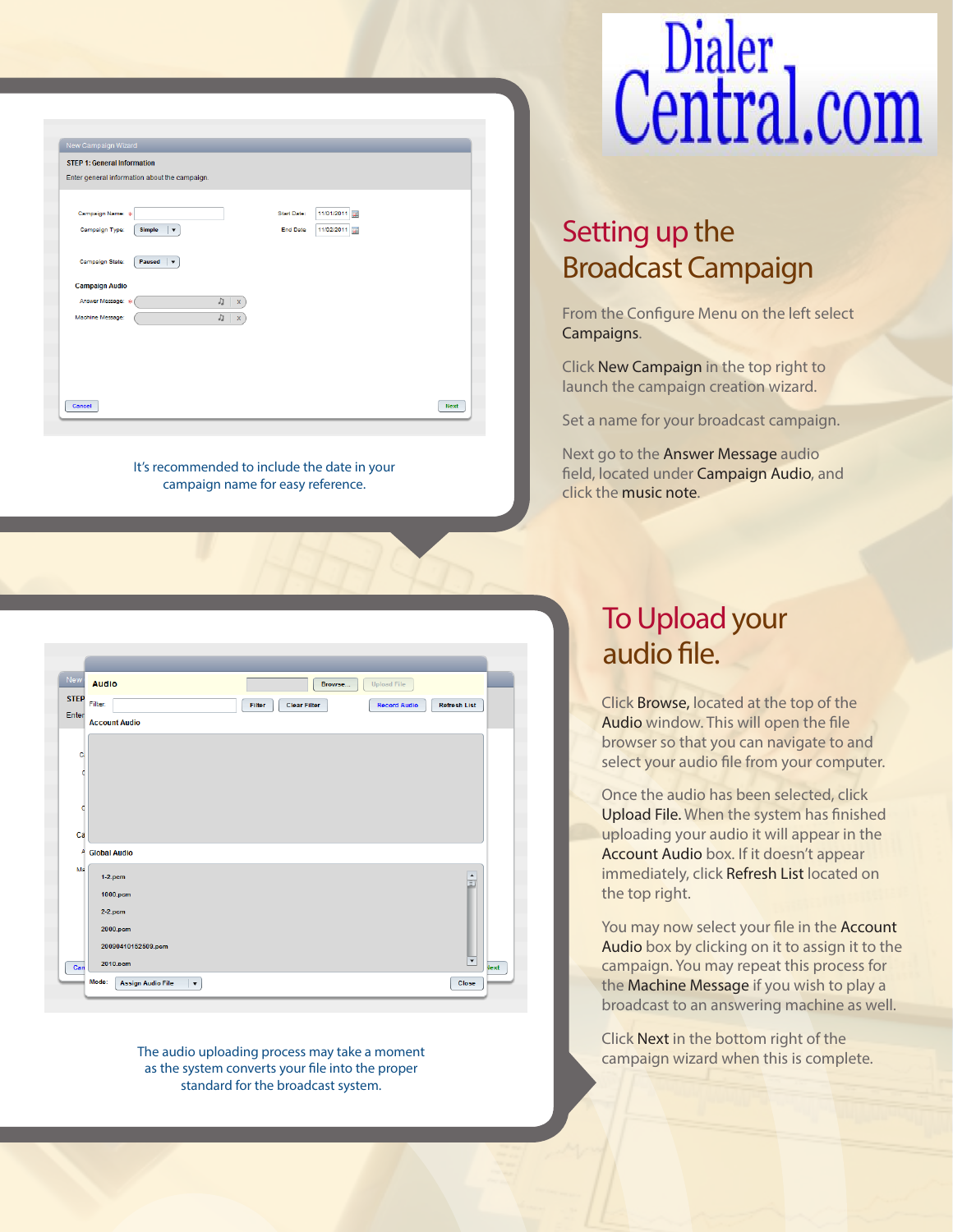## Central.com

### To Record a message by phone.

Click Record Audio located in the top right of the Audio window. This opens the wizard for recording a message over your telephone.

First, type in a name for your audio message then click Next.

You will be provided with a toll free line and PIN code to record your message. Follow the telephone prompts and when you are done recording press # to stop recording.

When complete click Done.

Click Refresh List and you may now select your newly recorded message from the Account Audio box by clicking on it.

Click Next in the bottom right of the campaign wizard when this is complete.

| Campaign Settings.                                                                                                |                                                                                             |
|-------------------------------------------------------------------------------------------------------------------|---------------------------------------------------------------------------------------------|
| $-$ SELECT $-$<br>Caller ID: *<br>$\blacktriangledown$<br><b>Machine Detection:</b><br>ON<br>$\blacktriangledown$ | <b>Provident</b><br>$\frac{1}{\sqrt{2}}$<br><b>Unlimited</b><br>Max Ports:<br>$\mathcal{A}$ |
| Redial On:<br>V No Answer<br>$\sqrt{}$ Intercept                                                                  | Мику дина социа<br><b>CHIMINES</b><br>Ŧ.<br>$\overline{\phantom{a}}$                        |
| Other<br>Busy<br>$\overline{\mathsf{v}}$<br>$\overline{\mathsf{v}}$                                               | $\div$<br>Ring Duration:<br>30                                                              |
| $\sqrt{\phantom{a}}$ Machine                                                                                      | $\div$<br>Max Passes:<br>1                                                                  |
|                                                                                                                   | $\div$<br>Weight:<br>1                                                                      |
|                                                                                                                   |                                                                                             |
|                                                                                                                   |                                                                                             |
|                                                                                                                   |                                                                                             |
|                                                                                                                   |                                                                                             |
|                                                                                                                   |                                                                                             |

If you would like to record multiple messages, click Record Another in the bottom right after you have finished recording your first message

### Setting your dialer options.

Use the Caller ID drop down box in this screen to select the Caller ID that you have created for this broadcast.

You will also set the number of phone lines to dial on in the Max Ports field, 150-200 is generally suffecient for most broadcasts. The number of ports can be altered at any time during your broadcast from the main campaign screen.

For a standard Voice Broadcast, leave the other settings at their default.

Click Next when complete.

| New Campaign Wizard                                                       |                                                                          |
|---------------------------------------------------------------------------|--------------------------------------------------------------------------|
| STEP 2:                                                                   |                                                                          |
| Campaign Settings.                                                        |                                                                          |
| Caller ID: *<br>$-$ SELECT $-$<br>$\blacktriangledown$                    | المستط                                                                   |
| ON<br><b>Machine Detection:</b><br>$\blacktriangledown$                   | $\div$<br>Max Ports:<br><b>Unlimited</b><br>$-1$                         |
| Redial On:<br>$\sqrt{}$ Intercept<br>$\overline{\mathsf{v}}$<br>No Answer | <b>MISS ARE POINT</b><br><b>UMMINES</b><br>т.<br>$\overline{\mathbf{v}}$ |
| $\blacktriangledown$<br>Other<br>⊽<br>Busy                                | $\div$<br>30<br>Ring Duration:                                           |
| $\sqrt{\phantom{a}}$ Machine                                              | $\div$<br>Max Passes:<br>$\mathbf{1}$                                    |
|                                                                           | ÷<br>Weight:<br>$\mathbf{1}$                                             |
|                                                                           |                                                                          |
|                                                                           |                                                                          |
|                                                                           |                                                                          |
|                                                                           |                                                                          |
|                                                                           |                                                                          |
| Cancel                                                                    | <b>Previous</b><br><b>Next</b>                                           |

Some rural areas may need to operate at a lower number of ports so as not to overwhelm older telephone infrastructure.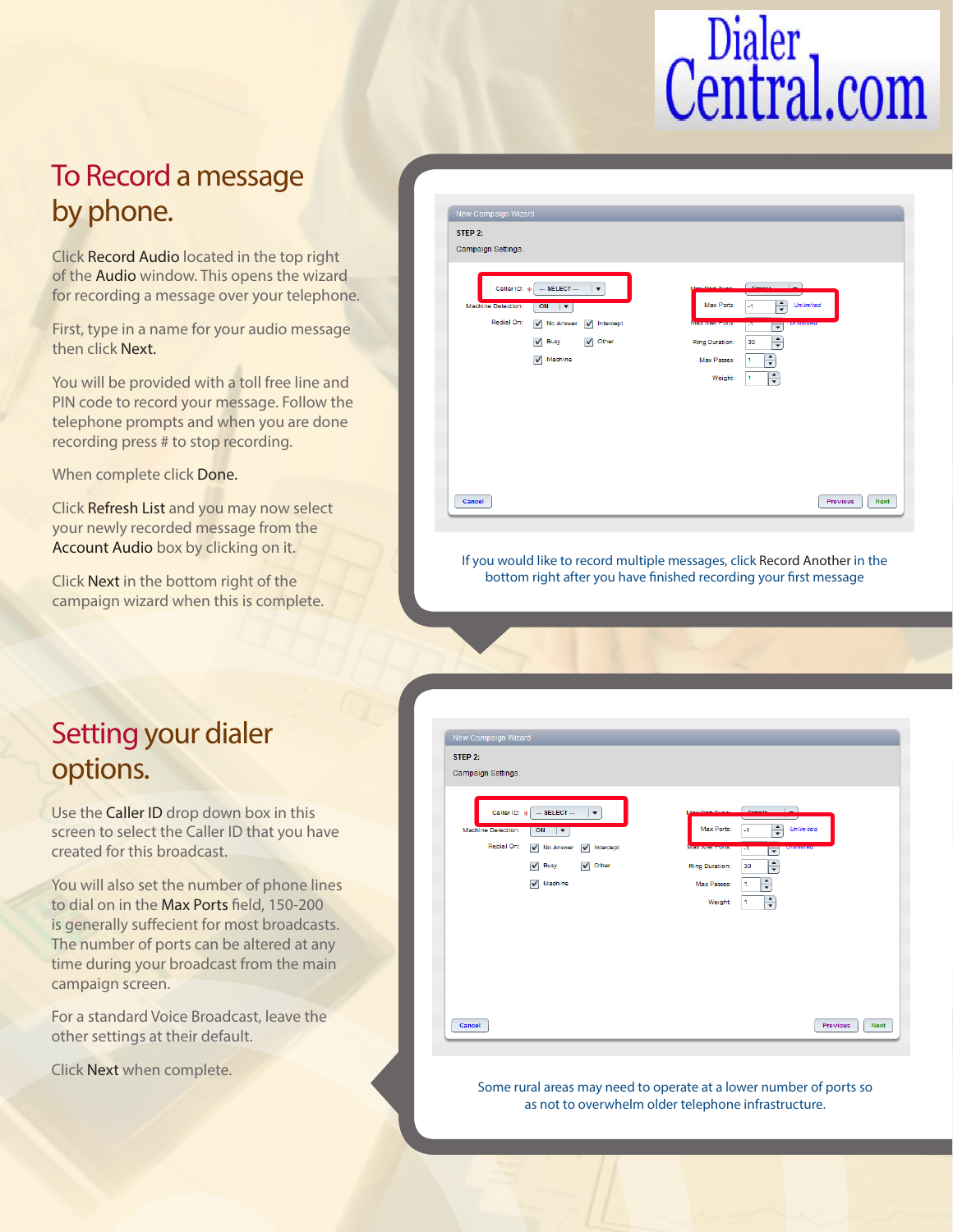#### STEP 3: Either assign a pre-configured Global Schedule to this Campaign, or create a custom one that will only be used by this Campaign. **Select a Global Schedule** 6-8Weekday-NoWeekend  $\boxed{\blacktriangledown}$  Custom Schedule Schedule Timezone: Local Time (Relative To Lead)  $\mathbf{v}$ **Weekday Hours** Monday Open 06:00 PM until 08:00 PM Tuesday Open 06:00 PM until 08:00 PM **Wednesday** Open 06:00 PM until 08:00 PM  $\alpha$  ,  $\alpha$  ,  $\alpha$ Previous Next Cancel

The slider bar will snap to position in 15 minute increments

#### New Campaign Wizard STEP 4:

(Optional) Assign one or more Phone List to this Campaign. Phone lists may also be added after the Campaign has been created

|        | <b>Phone List Name</b> |                                |
|--------|------------------------|--------------------------------|
| г      | Walkthrough            |                                |
|        |                        |                                |
|        |                        |                                |
|        |                        |                                |
|        |                        |                                |
|        |                        |                                |
|        |                        |                                |
|        |                        |                                |
|        |                        |                                |
|        |                        |                                |
|        |                        |                                |
|        |                        |                                |
|        |                        |                                |
|        |                        |                                |
| Cancel |                        | <b>Previous</b><br><b>Next</b> |

You may assign multiple lists to a single campaign by checking the boxes beside the lists you would like to broadcast to.

## Central.com

### Set your Broadcast Schedule.

Check the box labeled Custom Schedule, and from the Schedule Timezone drop menu, select Local Time (Relative to Lead), this will dial each phone number according to your schedule within their specific timezone.

Now you will drag the slider bars for each day to your desired broadcast time frame. Click the X on any days you do not wish to broadcast on.

The Global Schedule option is explained in the full service guide.

Click Next when complete.

### Assigning your Phone List.

In this next window, we're simply going to check the box next to the list(s) you have uploaded that you would like this broadcast to go out to.

Click Next when this is done.

The next screen containing an option for Auto Results Delivery will be skipped. This feature is explained in the full service guide.

Click Save in the bottom right of the window. You have now created your Voice Broadcast!